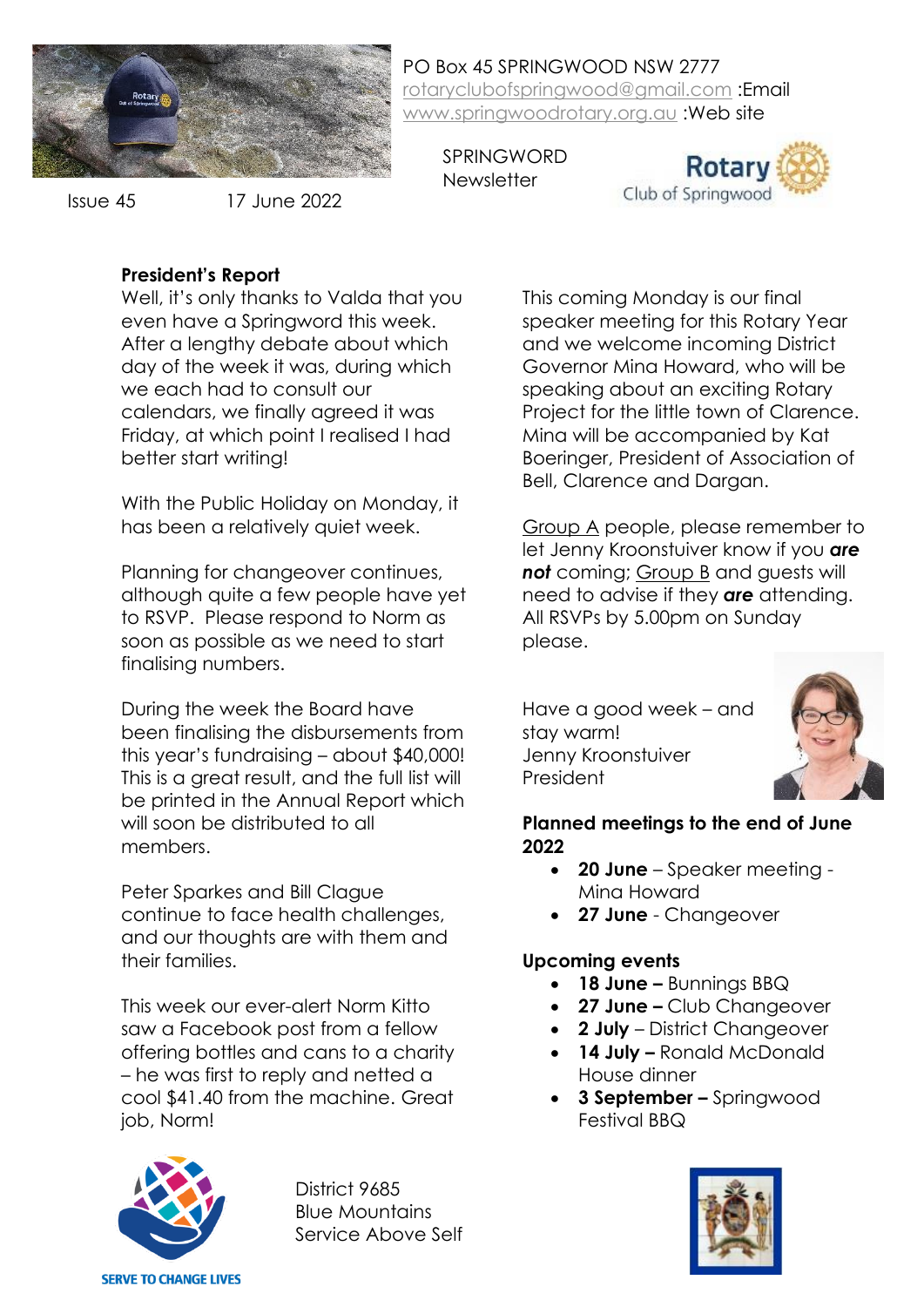### **Thought for the week**

In a power outage, the first step is admitting you are powerless. *Anonymous*.

### **Winter raffle**

The raffle will be drawn at Bunnings tomorrow, at the changeover between the second and third shifts. Good luck everyone!

## **Sergeant's corner**

OK, this one is on my son, the one who turned 40 but whose party had to be cancelled when the whole family caught COVID. His mates did not let the opportunity pass. They set up a very lively party in his driveway, with his family at the top, and the rest sitting down the bottom past the chalked demarcation line. To top it off, they baught him a watermelon outfit which he wore all day.





## **Door Prize and Pick-a-card results**



There were no draws this week.

## **District Changeover 2022**

*From DG Lindsay May* District Changeover is a time to celebrate the achievements of Clubs this year and to enter the new Rotary year with optimism.

Come and meet your fellow Rotarians from across 9685 and support the handover from District Governor Lindsay to District Governor Elect Mina.

Awards will also be presented to our leading clubs.

The evening is filling fast so don't miss out.

We cap at 260 guests.



## **Bikes for Kids fundraiser**

*From Adam Law* With all the trading I'm doing for a cycling event next year March 2023, I decided to raise money for great cause.

I would love if you could help me by donating any amount you can and for every \$218.00 we raises a kid get a bike and helmet. So please dig deep and lets change the kids' lives, 1 bike at a time.

[https://fundraise.variety.org.au/fundra](https://fundraise.variety.org.au/fundraisers/adamlaw/bikesforkids) [isers/adamlaw/bikesforkids](https://fundraise.variety.org.au/fundraisers/adamlaw/bikesforkids)



District 9685 Blue Mountains Service Above Self

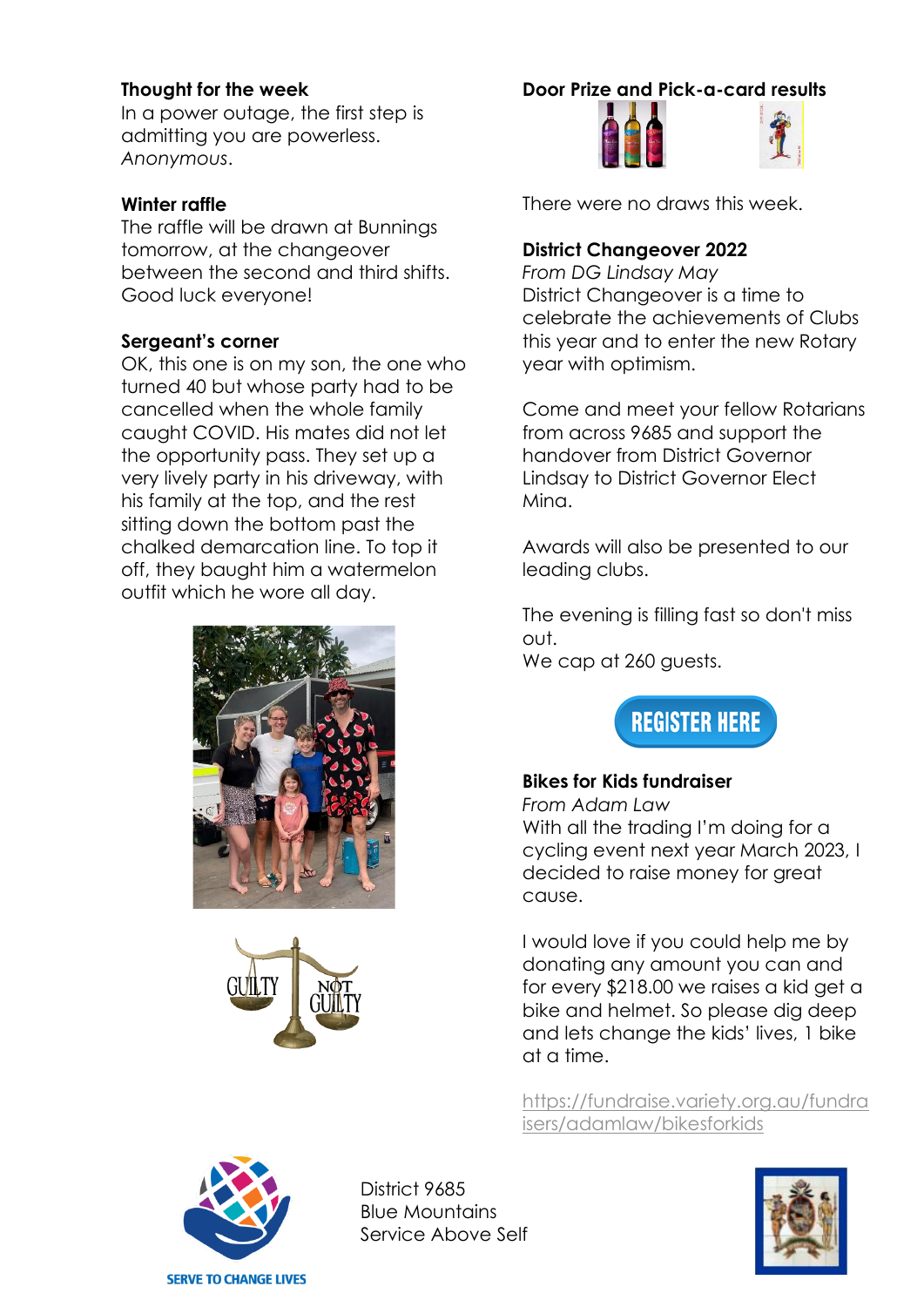

**From Operation Cleft** *From PP Bruce McEwen Chair, Operation Cleft Australia Inc.*

With thanks to you and your fellow Rotarians, Operation Cleft Australia, together with our Bangladesh partner have brought a smile to the face of more than 1,500 life threatening, Cleft suffering Children over this last challenging 12 months.

Rotary continues to prove that 'When the going gets tough the tough get going'. Our surgeons and hospital support staff have not stopped, despite all the tough times they have continuing to operate – to change faces and change lives!

Thanks for your help in transforming the lives of so many desperately needy children. Through your gift and your Club's support, these children can participate in school, benefit so much from the life-long value of education, enjoy good health, make, and sustain friendships, play normal sport and …. Smile!

#### **Update on regionalisation pilot**

*From Regionalisation Pilot Project Team Co-chairs Ingrid Waugh (NZ/Oceania) and Peter Frueh (Australia)*

For the past three years a group of Rotarians and Rotaractors have been working on a pilot project to consider how we can enhance Rotary and Rotaract and ensure we remain relevant for the future while also addressing some of the challenges we have been facing for a while.

In February 2022, the Rotary International (RI) Board gave its approval in principle to proceed with the pilot, subject to approval by clubs. A second green light was the Council on Legislation approval for changes of governance in April 2022. We are now one of just two regional pilots in the Rotary world looking to explore, develop and test new ways of operating.

What are we seeking to achieve through regionalisation? We want to ensure the best support possible to Rotary clubs and Rotaract clubs. Through a less layered and more devolved contemporary approach members can continue to do what they do best – projects and connections/fellowship. We aim to reduce duplication and streamline processes, encourage even broader and more collaboration in areas such as public image, marketing Rotary, partnering with business, government and service partners, and make leadership roles more attractive and doable.



District 9685 Blue Mountains Service Above Self

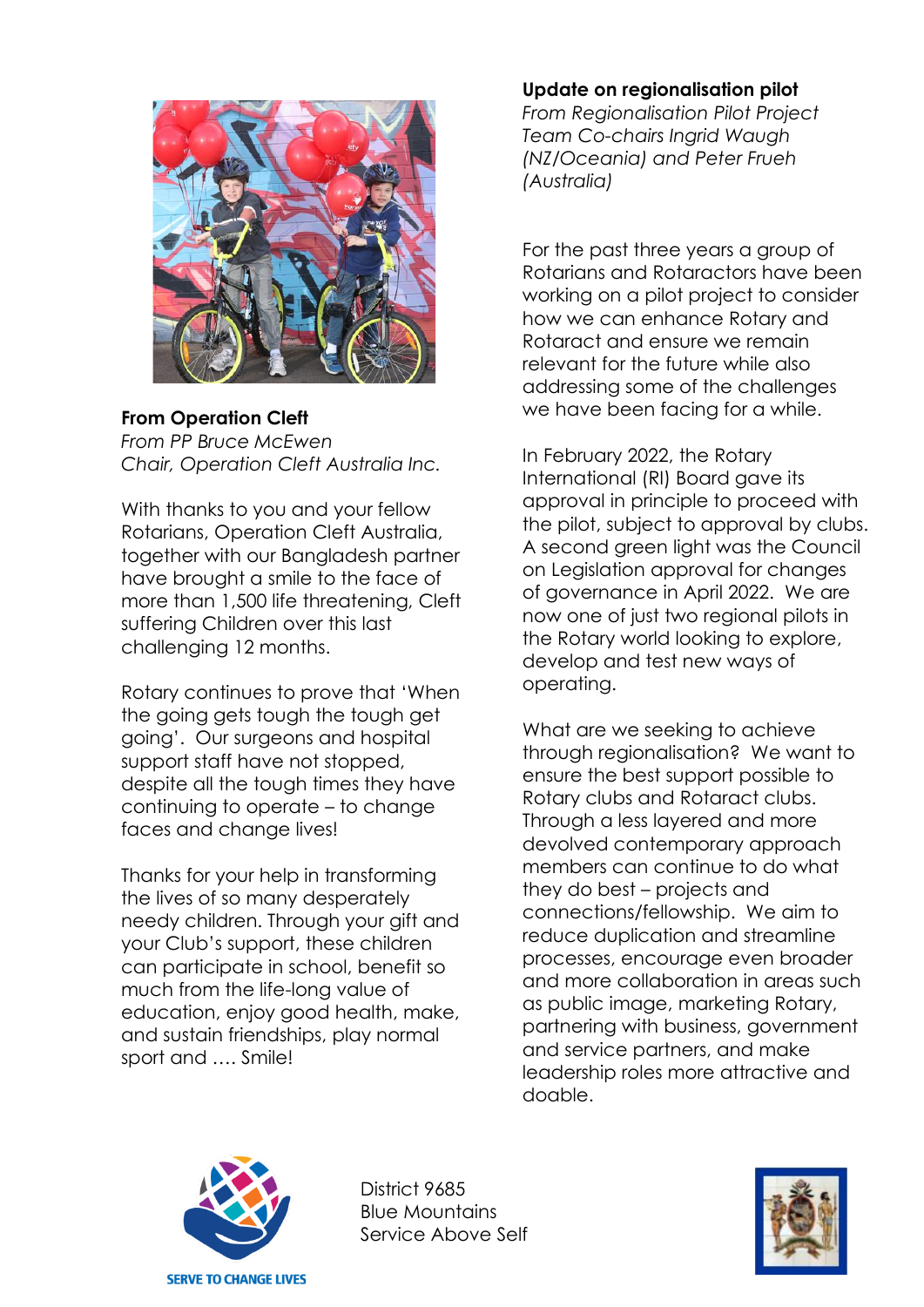To do this, we envisage a Regional Council for Zone 8 and Rotary Australia and Rotary New Zealand (Oceania) bodies to be formed. An Interim Regional Council with limited roles will likely start on 1 July 2023, with a final model in place by 1 July 2026. Monitoring and evaluating how the changes are delivering benefit are an important part of the project. We don't know yet exactly what the final model will look like and you will have your chance to have a say.

It is important that you, our fellow Rotarians, are consulted throughout this process. In fact, the project cannot proceed without the support of members and clubs.

The third green light needed to proceed is support of Rotary clubs and Rotaract clubs, a condition of the RI Board's approval. Support of clubs will be shown through a vote, which will happen in September 2022, with a vote first of clubs then of districts.

From mid-June right through to August, every club and member will have the chance to hear about what is proposed, to have their say and to ask questions. Each district has a District Regionalisation Representative who is coordinating the briefing of clubs.

Being a pilot gives us the chance to shape our own Rotary and Rotaract futures.

If you would like to find out more there is information available on the dedicated website,

creatingtomorrowrotary.org along with the opportunity to "Have your Say" and "Subscribe" to updates.



District 9685 Blue Mountains Service Above Self

There will also be opportunities to volunteer and get involved in work groups.

If you want to learn more about the background, visit creatingtomorrowrotary.org/initiationpetition

Other helpful resources include a Fact Sheet and a video.

You can also reach the Regionalisation Pilot Project Team directly at [rotaryregionalpilot@gmail.com](mailto:rotaryregionalpilot@gmail.com)

We look forward to hearing from you!



#### **A note about images used in this newsletter**

All images used in this newsletter are licensed under Creative Commons. Photos are taken from Rotary club collections.